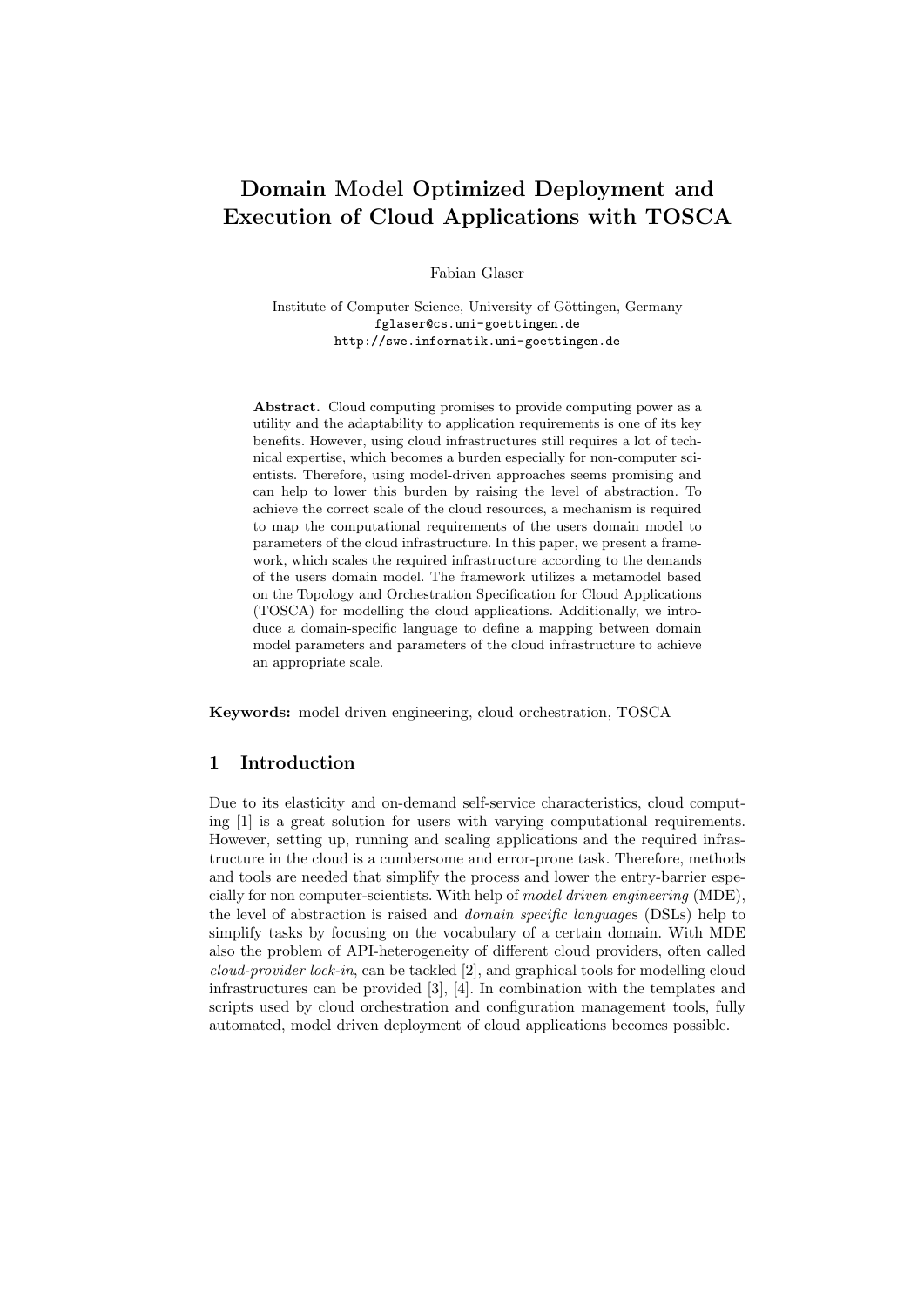These methods can be used for example to provide preconfigured computational resources to simulations scientists on demand. However, the appropriate scale of the infrastructure largely depends on what the scientist wants to compute. For example, an algorithm might require a certain amount of RAM in the deployed virtual machines (VMs), or the number of entities in a simulation might require a certain number of cores to be computed efficiently. These parameters are encoded in the domain model of the scientist, which comprise all digital artefacts, the scientist created to solve a certain research problem. We argue that the scale of the provided infrastructure should be able to adapt to the computational requirements of the domain model of the scientist automatically.

To tackle this problem, we defined a framework [5] to be able to scale the cloud infrastructure with the help of parametrized deployment models of the users application based on the Topology and Orchestration Specification for Cloud Applications (TOSCA) [6]. In this paper, we introduce a DSL for the mapping between the domain model of the user and the deployment model to define its correct scale.

The remainder of this paper is structured as follows. After providing the foundations of this work in Section 2, we provide a driving example in Section 3. We discuss our framework in Section 4 and introduce the DSL for the mapping in Section 5. We evaluate the approach with help of a case study on the driving example in Section 6. Related work is given in Section 7. Finally, we draw our conclusions and give an outlook on future work in Section 8.

# 2 Automated Cloud Application Deployment

To define cloud computing, we refer to the definition given by the National Institute of Standards and Technology (NIST) [1]: "Cloud computing is a model for enabling ubiquitous, convenient, on-demand network access to a shared pool of configurable computing resources (e.g., networks, servers, storage, applications, and services) that can be rapidly provisioned and released with minimal management effort or service provider interaction." Thereby, NIST defines three service models for cloud computing, which operate on different levels of abstraction. On the highest level of abstraction is *Software-as-a-Service* (SaaS), where fully fledged applications are delivered to the user e.g., via a web-browser. Below that, Platform-as-a-Service (PaaS) offers programming environments or platforms such as pre-configured databases as services. On the lowest level of abstraction the user is able to directly acquire computing resources (e.g., virtual machines, virtual network, and virtual storage) on demand via Infrastructure-asa-Service (IaaS). To offer higher level services such as PaaS and SaaS on top of IaaS, cloud providers can rely on automation achieved with cloud orchestration and configuration management tools, which we will discuss in the following.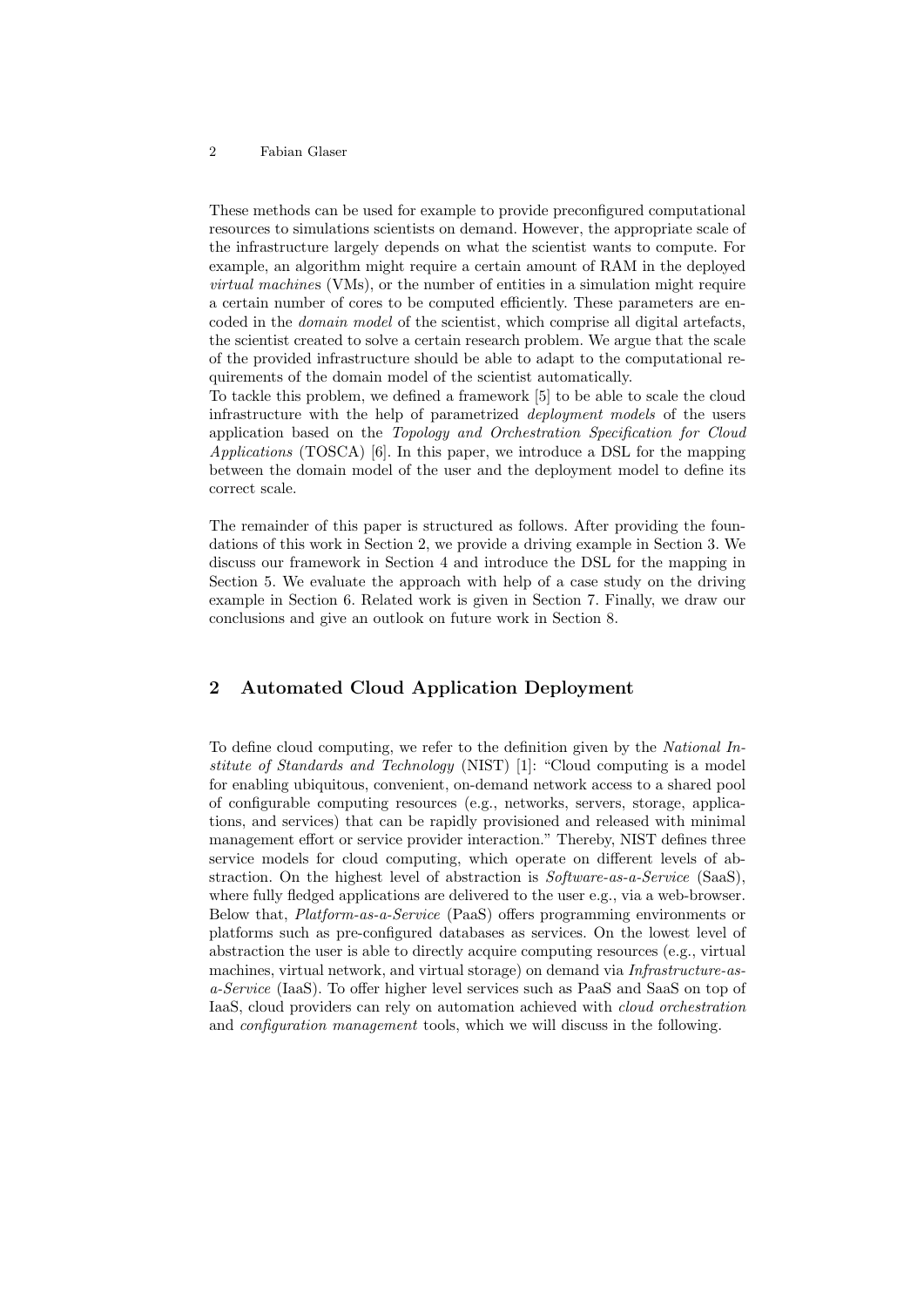

Fig. 1. TOSCA metamodel (adapted from Bergmayr et al. [4]).

### 2.1 Cloud Orchestration

To be able to manage and reuse configured resources in the cloud, cloud orchestration tools have emerged. Since many different cloud-provider dependent definitions of the term exist and it lacks of widely accepted definition, we will use the following definition in the scope of this paper:

Cloud Orchestration refers to the automated launch and life-cycle management of resources e.g., VMs, virtual storage, or virtual networks in the cloud. It also assigns software configurations to the defined resources, without defining the installation process or the configuration of the software itself. Cloud orchestration tools often provide additional functionality for automatic (eventbased) scaling of the deployed infrastructure.

Cloud Orchestration tools use template languages that allow to define the topology and also the life-cycle operations on the topology in a reusable manner. Examples include the language of Amazons CloudFormation [7] and the Heat Orchestration Template (HOT) language of OpenStacks Heat orchestrator. The Organization for the Advancement of Structured Information Standards (OASIS) aims to standardize such a template language with the Topology and Orchestration Specification for Cloud Applications (TOSCA) [6]. The first version of the standard based on the *Extensible Markup Language* (XML) was originally published in 2013, while a draft of a simplified rendering based on YAML Ain't Markup Language (YAML) [8] was first published in 2015 and is still under development.

A simplified metamodel of TOSCA is depicted in Figure 1. A ServiceTemplate captures the structure and the life-cycle operations of the application. It consists of a TopologyTemplate and a Plan. Plans define how the cloud application is managed and deployed. TopologyTemplates contain *EntityTemplates*, which are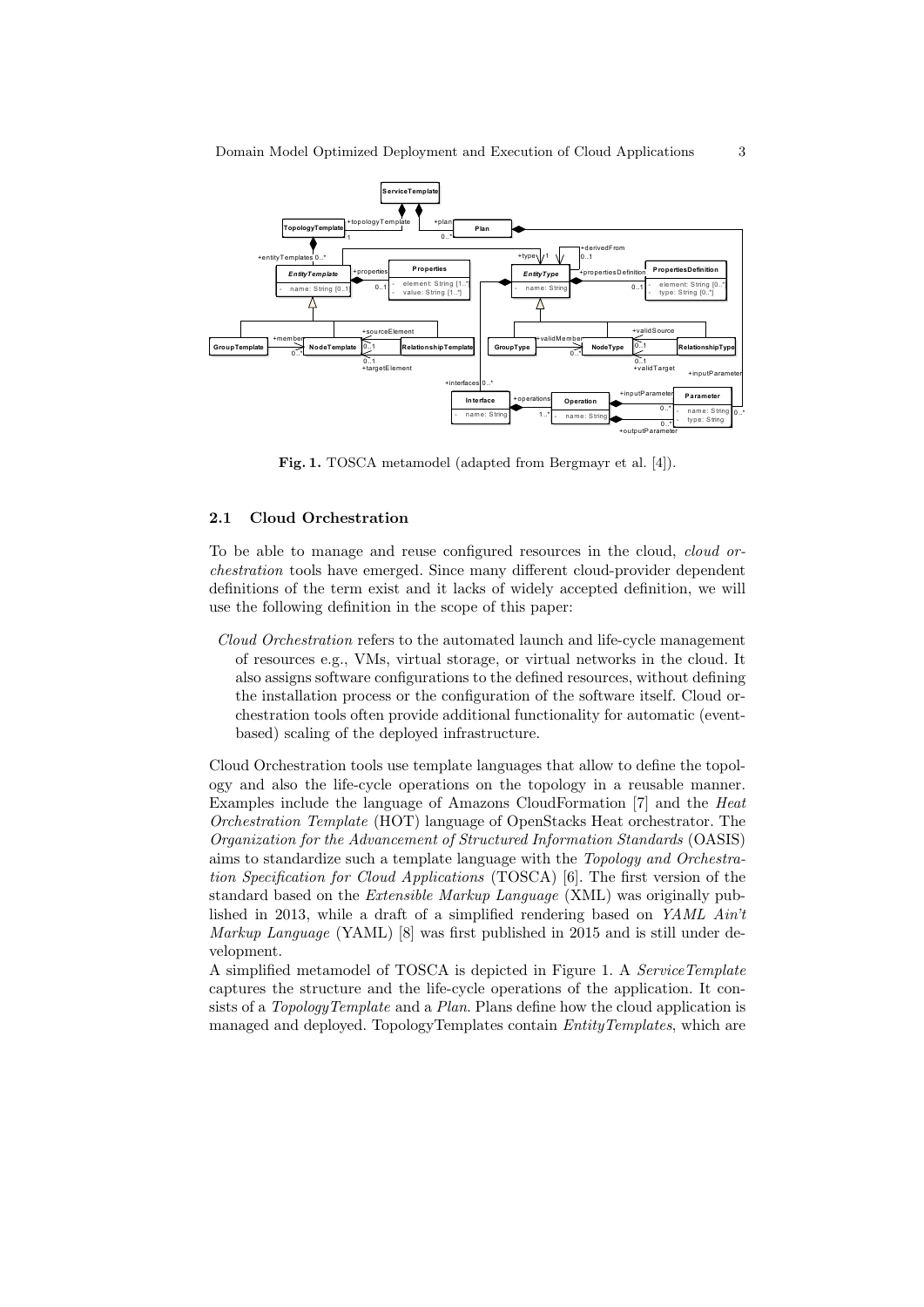either NodeTemplates that define e.g., the virtual machines or application components, RelationshipTemplates that encode the relationships between the Node-Templates, e.g., that a certain application component is deployed on a certain virtual machine, or  $GroupTemplates<sup>1</sup>$  that allow to define groups of NodeTemplates, which e.g. should be scaled together. EntityTemplates have Properties, e.g., the IP address of a virtual machine, and a certain type that references an EntityType. The EntityType defines the allowed Properties through PropertyDefintions, and have Interfaces, which define the Operations that can be executed on the type, e.g., the termination of a certain application component, or the restart of a virtual machine. Operations have Parameters that define their input and output. In addition to parameters for operations, TOSCA also allows to define input parameters for Plans. These parameters can be used to parameterize the deployment workflow of the model and can e.g., include the virtual machine type to use or the number of instances of a certain type to launch.

### 2.2 Configuration Management

To enforce a certain software configuration on the resources defined above, Configuration Management tools are used. We use the following definition of the term in scope of this paper:

Configuration Management refers to the automated and reusable enforcement of a certain software configuration on several machines. It comprises the configuration of the operating system, the installation and configuration of software and the configuration, launch, and termination of services.

Configuration Management tools became popular with the rise of the DevOps movement [9] in recent years. They use declarative domain specific languages to define the desired software configuration in a reusable manner. Examples are the language used in Puppets [10] manifests or the language that defines Ansibles [11] playbooks. In Ansible, playbooks are based on YAML and define tasks that should be executed on a group of hosts. The following listing shows the definition of the software configuration for a webserver with Ansible:

```
1 - hosts: webservers
2 vars:
3 http_port: 80
4 tasks:
5 - name: ensure apache is at the latest version
6 yum: name=httpd state=latest
7 - name: write the apache config file
8 template: src=/srv/httpd.j2 dest=/etc/httpd.conf
```
 $^{\rm 1}$  GroupTemplates and GroupTypes are currently part of the TOSCA YAML specification, but not part of the TOSCA XML specification. We included them in the metamodel, because we need their functionality to for modeling scalability in our deployments.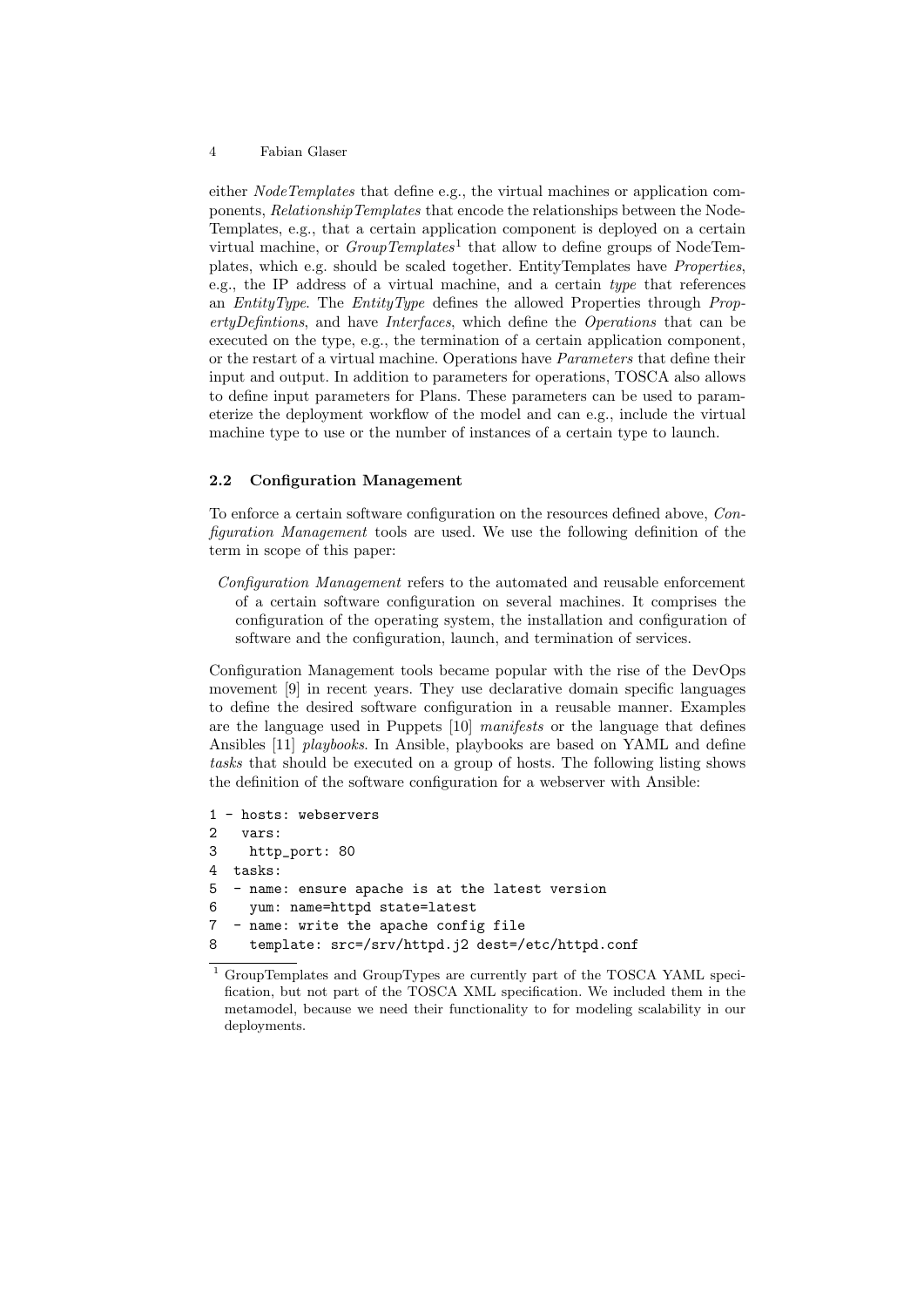The configuration is enforced on the hosts in the group webservers (Line 1), the http port is set with help of a variable (Line 3). In the first task (Line 5), an Apache webserver is installed with help of the package manager yum, and in the second task (Line 7) a template for the server configuration is copied to the hosts. Additionally, tasks can be encapsulated to form *roles*, and several roles can be assigned to a host or a group of hosts.

## 3 Driving Example

Our driving example originates from material science and uses the Open Field Operation and Manipulation (OpenFOAM) [12] software package. It exemplifies a case where the domain model of the scientist has an influence on the required scale of the cloud resources. OpenFOAM is a extensible  $C++$  toolbox for solving systems of numerical equations, primary from the domain of computational fluid dynamics on a predefined environment. It has a large user base both from industry and academia and can be executed across large-scale High Performance Computing (HPC) clusters using the Message Passing Interface (MPI). Typically, using OpenFOAM involves three steps. In the Pre-processing step, the mathematical model, the description of the domain, on which the model should be solved, and a mesh, which describes the decomposition of the domain for computation is defined. In the Solving step, user-defined or predefined solvers are used to solve the mathematical model on the domain, and in the *Post-Processing* step additional tools can be used to visualize and analyse the created solutions. We will refer to the artefacts created by the scientist as the *domain model*, which in case of OpenFOAM consists of the following parts:

- 1. The geometry of the domain on which the mathematical model should be solved and how the mesh on this domain is created.
- 2. The initial and boundary conditions for the problem for each parameter.
- 3. The physical properties for the system of partial differential equations (PDEs) to be solved.
- 4. The control of the simulation, such as the simulation time and the reading and writing of the solution.
- 5. A domain decomposition that describes how the domain should be decomposed for parallel computation.

Regarding a suitable scale of the infrastructure, information on how many worker nodes can be utilized are encoded in the domain decomposition. Information on how much storage is needed is influenced by the total length of the simulation and the frequency with witch simulation data is written do disk.

We use OpenFOAM to exemplify the usage of our framework, which uses a combination of MDE, cloud orchestration and configuration management to automatically provision and scale the cloud infrastructure.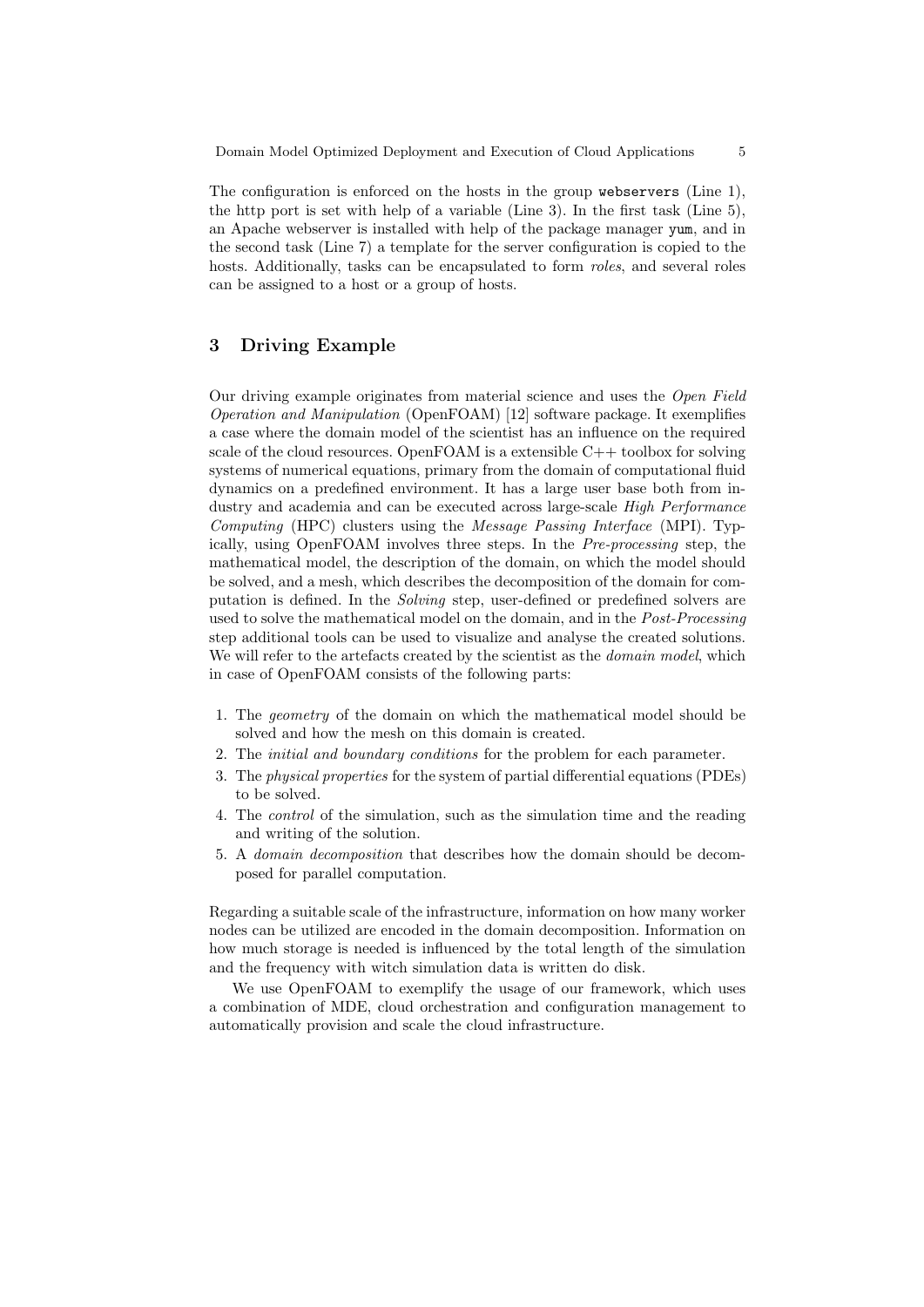

Fig. 2. A framework for adapting application deployments according to domain model demands.

# 4 The Framework

An overview of our framework and a possible instantiation for our driving example is depicted in Figure 2. We will discuss its components in the following. In this paper we focus on the role of the evaluator and the static evaluation of the domain model.

### 4.1 Domain Model

Domain models come in very different formats, they even might consist of code that is later on compiled and linked to external libraries. In most cases, no formal metamodel for the domain is available. In case of OpenFOAM, the parts of the domain model described in Section 3 are encoded in text files that have a OpenFOAM specific format.

### 4.2 Computation Framework

The computation framework (CF) represents the required software for executing the domain model and its dependencies. It is the most restrictive component for the cloud deployment, since it encodes how the computational load is distributed on the underlying infrastructure and defines the needed soft- and hardware configuration. In the driving example, OpenFOAM and its dependencies represent the CF. OpenFOAM uses MPI for distributed computation, hence it requires a MPI cluster to run and distribute the computational load.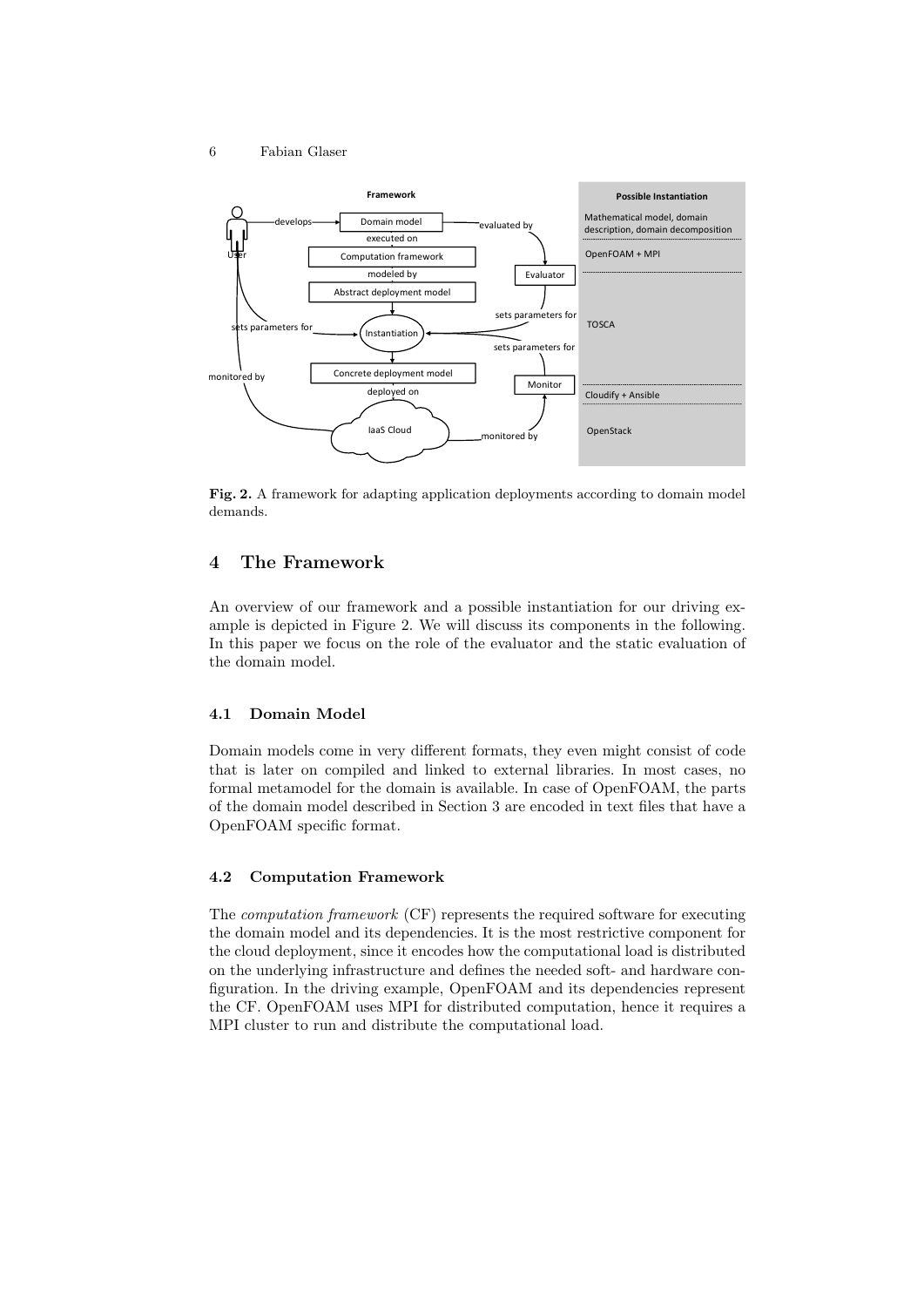### 4.3 Deployment Models with TOSCA

With the given template/type of mechanism TOSCA and its ability to define input parameters, we can distinguish between two types of deployment models: We call a model with unset parameters *abstract* and a model with instantiated parameters concrete. The transformation from an abstract model into a concrete model is called instantiation. The appropriate setting of the parameters for the deployment during the instantiation process, is done with the help of three sources: the user, static information from the domain model, and runtime information from the CF.

The *deployment model* for the CF comprises three elements: a cloud orchestration template, configuration management scripts and a description on how the domain model parameters are mapped to parameters of the infrastructure used by the evaluator. We introduce the language for the mapping in Section 5.

The abstract deployment model for the OpenFOAM cluster is shown in Figure 3. Since there is no standardized graphical syntax for TOSCA available, we use the following notation: NodeTemplates are depicted by boxes with solid lines, RelationshipTemplates are visualized by connections between the boxes, and GroupTemplates are depicted with boxes with dashed lines. For the Node-Templates and the Groups we additionally list the type and a subset of the Properties. One virtual machine serves as a gateway node. This node gets a public IP address (floating IP) assigned and is reachable from the outside of the cloud. The gateway node is connected to an extra volume which provides the storage for the simulation data. An arbitrary number of virtual machines is deployed to serve as worker nodes in the cluster to do the calculations. The gateway node exports its volume via a Network File System (NFS), which is then mounted and shared by the worker nodes. The software configuration for the gateway and mpiworker nodes is modeled with help of a NodeTemplate of type ansible.nodes.Application. With help of these NodeTemplates the corresponding Ansible roles for the software configuration are associated to the host in which the NodeTemplate is contained. Since the software configuration for the worker nodes is dependent on the software configuration of the gateway, we use an additional *depence on* relationship between the Ansible nodes. In the abstract deployment model, several parameters can be adjusted to provide an appropriate scale for the required computational power. Hence, the following parameters are kept as input parameters of the model:

- P1: The size S of the NFS.
- **P2:** The virtual machine type  $T$  of the gateway and worker nodes. The virtual machine type or virtual machine flavor is the common way of IaaS providers to encode the hardware configuration of a virtual machine. This includes RAM size, number of compute cores, and disk space.
- P3: The number of worker nodes N. MPI can be used to distribute computation across a single machine with multiple cores, or across multiple machines.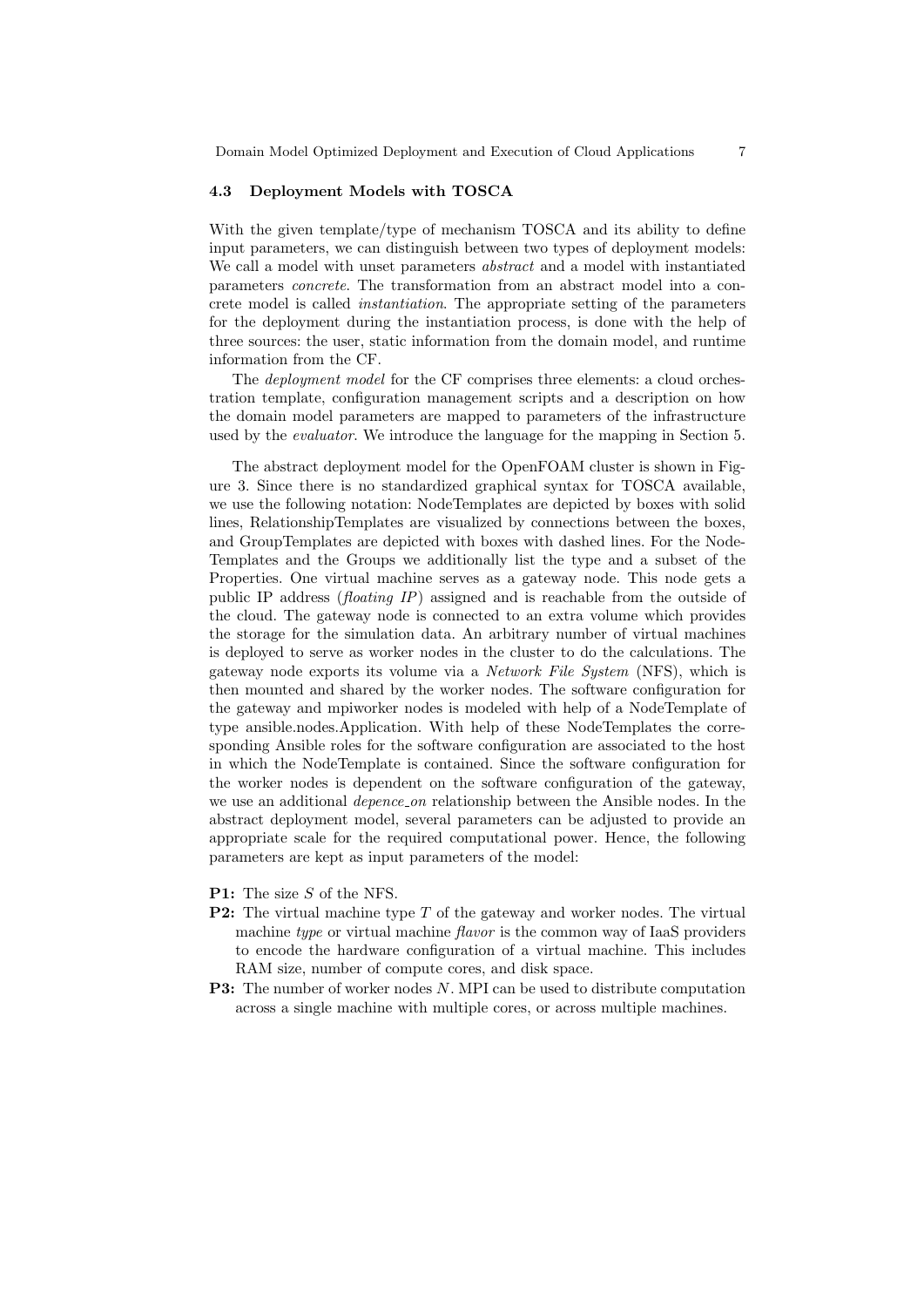

Fig. 3. Abstract Deployment Model for OpenFOAM.

#### 4.4 Evaluator and Monitor

To find suitable parameter settings that match the requirements of a domain model, we distinguish between *static evaluation*, whereby the CF is not executed in the cloud, and dynamic evaluation, whereby the CF is executed and monitored. The static evaluation is performed before the CF is deployed on the cloud infrastructure and to derive its initial appropriate scale. We implement the static evaluation with help of the evaluator. This evaluator maps values of parameters of the domain model to suitable parameter settings for the concrete deployment model. This mapping is domain specific and needs to be defined for each domain separately. For this purpose, we defined a small DSL, which will be presented in Section 5.

Dynamic evaluations are done by monitoring the execution of the CF with help of a monitor. According to the outcome of the deployment evaluation, the parameters that have been used for the initial deployment are readjusted and a new instantiation of the abstract deployment model is initiated. Hereby, either a new concrete deployment model is created and deployed, or the existing concrete deployment model and its instantiation is adjusted. Dynamic evaluation and adjustments of a deployed infrastructure is nowadays implemented by many cloud orchestrators with their ability to process scaling policies that define under which conditions certain actions are automatically triggered on the infrastructure. For example, if the number of accesses on a webserver exceeds a certain threshold (condition), deploy an additional webserver (action). While it is worthwhile to investigate, if parts of these scaling policies can be derived from the domain model and the abstract deployment model of the CF, we focus on the determination of the appropriate scale for the infrastructure before the CF is deployed in scope of this paper.

### 4.5 Automated Deployment

The deployment of the CF is fully automated to avoid manual interaction with the cloud and enable transparent deployment of the CF for the user. A cloud orchestration framework is used for the orchestrated launch of the infrastructure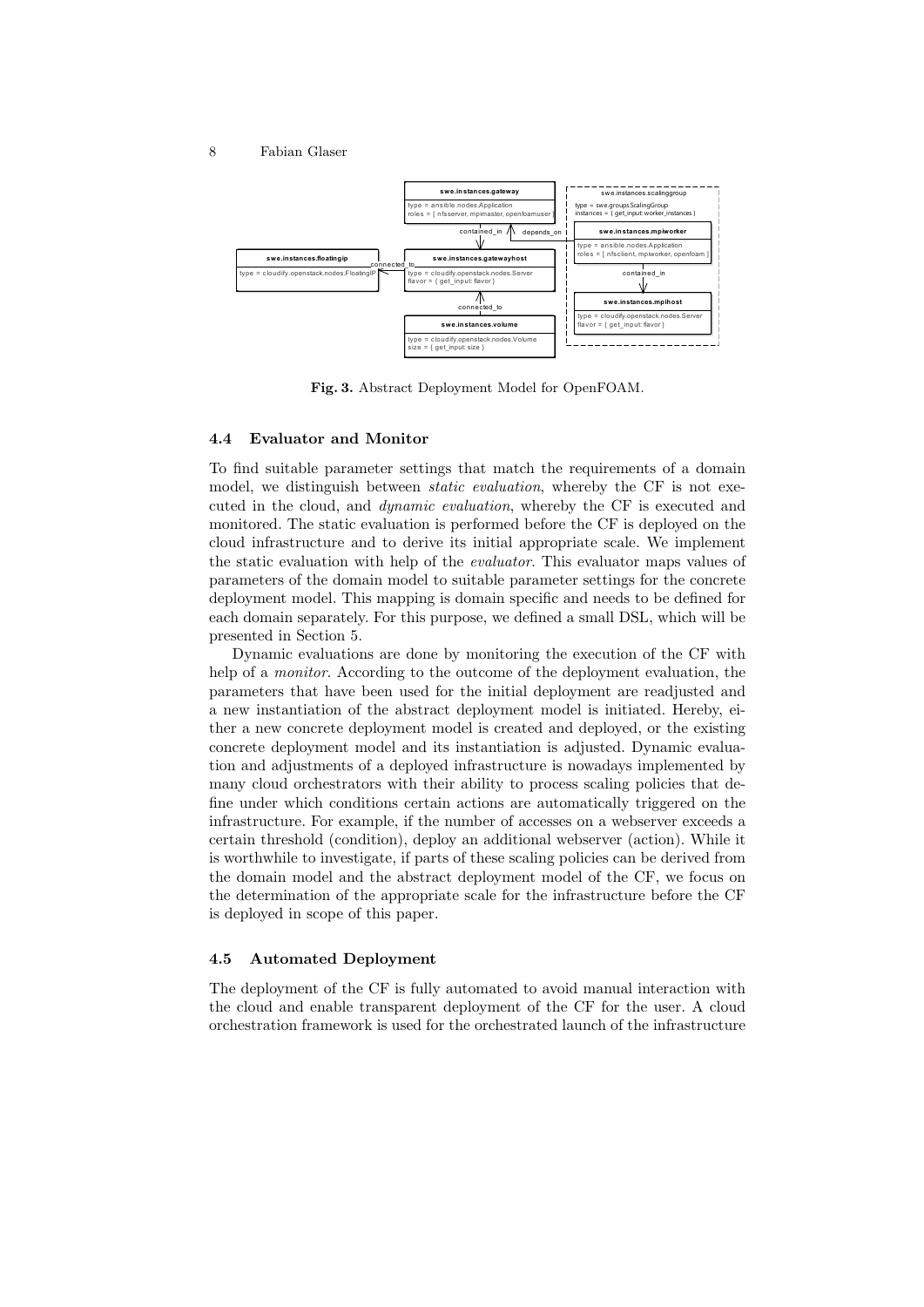

Fig. 4. Metamodel of the mapping language.

and a configuration management tool is utilized to automatically configure the launched infrastructure. As depicted on the right hand side in Figure 2, we use the cloud orchestrator Cloudify and the configuration management tool Ansible to automatically deploy the CF on a private OpenStack [13] cloud.

# 5 Mapping Domain Model Parameters to Infrastructure Parameters

Since the domain models come in very heterogeneous formats and in most cases lack of a formal metamodel, it is not possible to define a formal model transformation from the domain model to a model that is executable on the infrastructure. Instead, our approach is to provide a mapping mechanism, that is able to describe how parameters of the deployment model can be computed from extracted parameters of the domain model.

To be able to define the mapping for the evaluator, we developed a DSL which we will discuss in the following. The metamodel for the mapping language is depicted in Figure 4. A *Mapping* consists of a *TargetParameter* and an  $Ex$ pression. Hereby, the TargetParameter represents a parameter of the abstract deployment model and the *Expression* describes how the value for this parameter can be extracted from the domain model. The Comperator describes the relationship between the  $TargetParameter$  and the Expression. It can be e.g., of type EQUAL, to define that the TargetParameter must match the outcome of the Expression. Expressions can be unary, binary, simple parameters, of type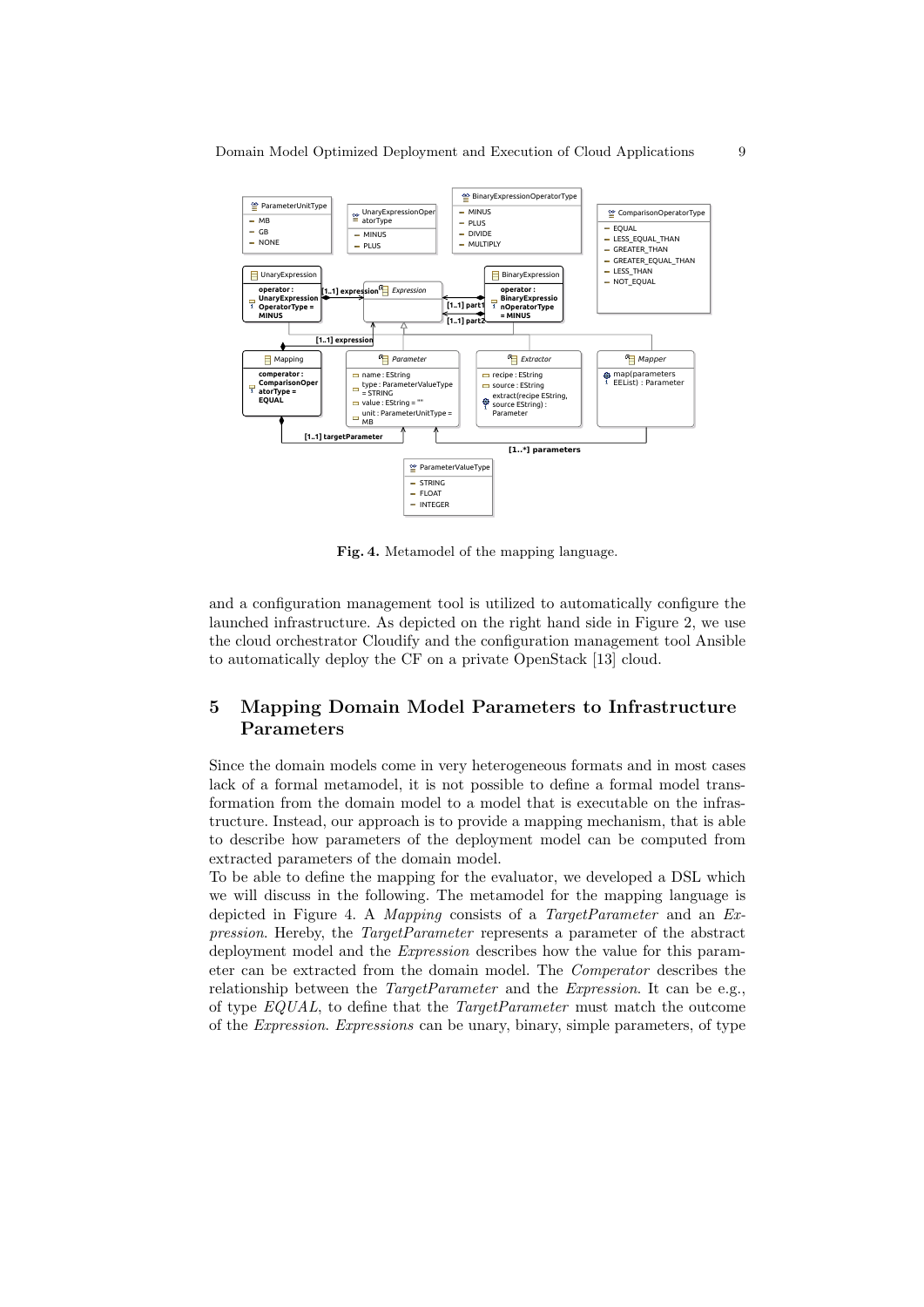Extractor, or Mapper. Extractors encode how parameters are extracted from Sources of the domain model, which can either be files or folders. Extractors contain a recipe, which define additional information on how a parameter is extracted from a source. Mappers define how the extracted values are mapped to target parameters. They implement logic, where parameters of the domain model require a setting of the deployment model, which can not be derived automatically from the extracted value, e.g., a certain number of cores might be required for computation, but the deployment model does only allow to set the flavor of the VMs, and not the number of cores directly.

For the time being, we defined basic Extractors, that extract information from the structure of the domain model e.g., the number of files the model consists of, and their size. We also defined Extractors that extract file content, e.g., the number of lines in a file, and the ability to extract information with help of a regular expression (FileContentExtractor). Since our target IaaS system Open-Stack does not allow to determine a fitting VM flavor for a given number of cores automatically, we defined a Mapper that maps compute cores to the VM flavor  $(FlavorMapper)$  and the other way around  $(CoreMapper)$ . Additional domainspecific Extractors and Mappers can be defined and implemented that inherit from the corresponding base classes. We exemplify the usage of the language in Section 6.3.

### 6 Evaluation

We prototypically implemented the evaluator based on the language introduced above and the instantiation process to evaluate the framework. We now investigate if we are able to derive an appropriate scale of the deployed infrastructure with the introduced framework. To evaluate the mapping mechanism on our driving example, we require different domain models for OpenFOAM. The tutorial data for OpenFOAM  $2.4.0^2$  comprise around 200 domain models. For the evaluation of our framework and the mapping we picked six domain models with different computational requirements. The selected domain models are given in Table 1. Even if these tutorial domain models are small in comparison with realistic OpenFOAM simulations that require large-scale HPC clusters to be computed, they are suitable to test our framework.

### 6.1 Implementation

We prototypically implemented our framework with help of the Eclipse Modeling Framework (EMF) [14]. We used the XML Schema Definition (XSD) of TOSCA to generate an Ecore-metamodel. This metamodel served as a basis for code generation for the implementation of the evaluator and the instantiation process.

 $^2$  Available online at https://github.com/0penF0AM/0penF0AM-2.4.x/tree/master/ tutorials.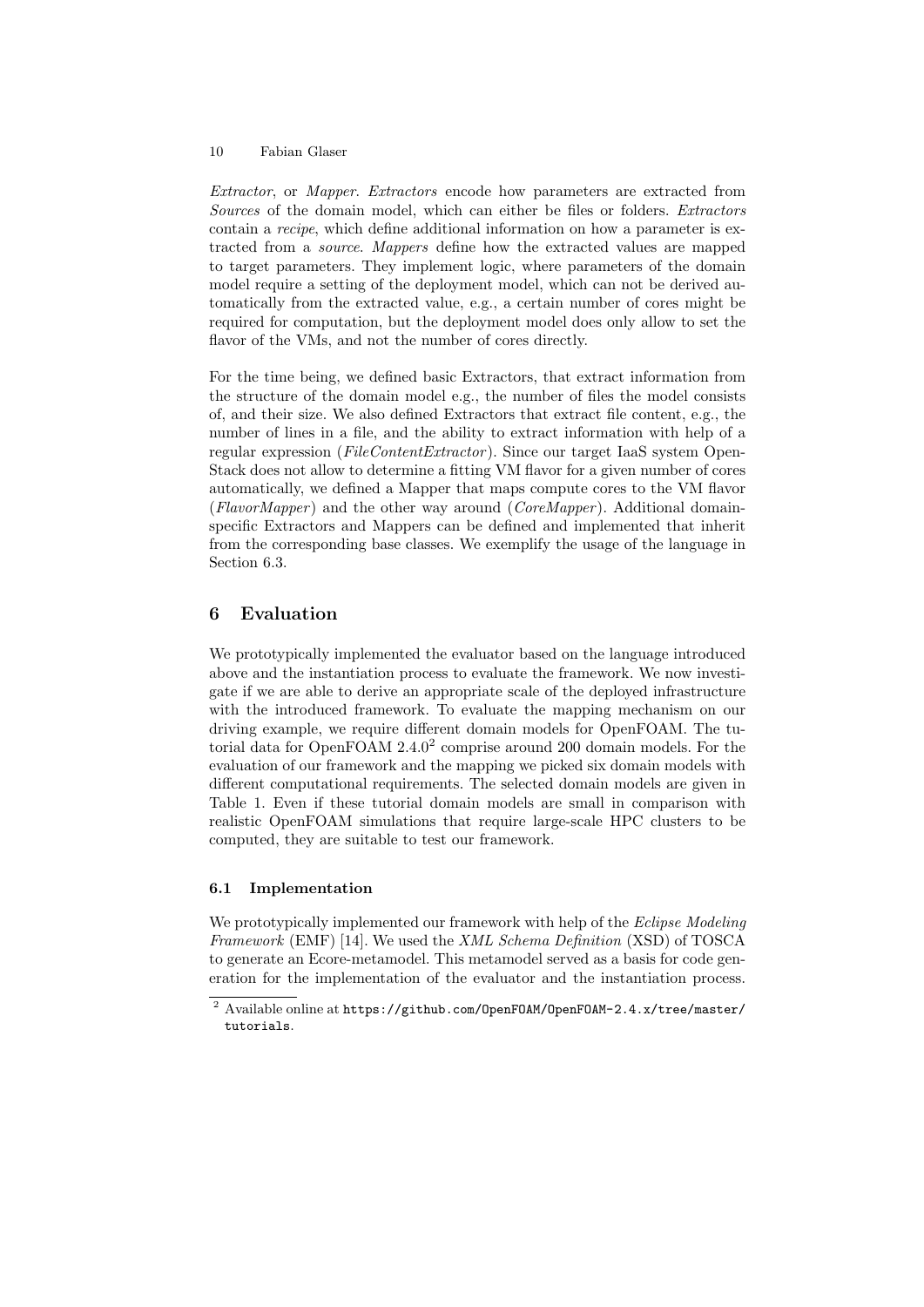Domain Model Optimized Deployment and Execution of Cloud Applications 11

| Domain Model                                                 | Required Cores |     |
|--------------------------------------------------------------|----------------|-----|
| $1  $ multiphase/twoPhaseEulerFoam/laminar/mixerVessel $2D/$ |                |     |
| 2 heatTransfer/buoyantBoussinesqSimpleFoam/iglooWithFridges/ |                |     |
| 3 multiphase/multiphaseInterFoam/laminar/damBreak4phaseFine/ |                |     |
| 4   combustion/fireFoam/les/oppositeBurningPanels/           |                | 61  |
| $5  $ multiphase/interDyMFoam/ras/DTCHull/                   |                |     |
| $ 6 $ multiphase/interDyMFoam/ras/testTubeMixer/             |                | 16! |

Table 1. Selected cases from OpenFOAM tutorial data.

EMF was also used for the definition and implementation of the mapping language. The utilized cloud orchestrator Cloudify currently supports only a subset of the functionality of TOSCA and is additionally not completely compliant with the standard. We used the Eclipse Epsilon Generation Language (EGL) [15] to generate Cloudify compliant YAML templates from our TOSCA metamodel. TOSCA is still subject to change and the development of the TOSCA YAML version is a little ahead of the TOSCA XML version. Since the TOSCA YAML version introduces some new features that are not yet reflected in the TOSCA XML schema, we added the desired features to our generated Ecore-metamodel manually. Hereby, we added *GroupTypes* and *GroupTemplates*, that allow to group NodeTemplates and the ability to set concrete values for Parameters.

### 6.2 Metrics

We aim to produce deployments that are *efficient*. We call a deployment *efficient* if it neither utilizes more nor less resources than actually needed. To measure the efficiency of the deployment, we use the following metrics to detect if too many or to few resources were provisioned:

- M1: Average load on the provisioned cluster during the execution of the domain model. This number should be close to the number of provisioned cores in the cluster, indicating that all cores are utilized for computation.
- M2: Utilized portion of the NFS [%]. To detect over-provisioning of the storage size, we measure how much of the storage has been actually used to store the resulting data of the simulation.

### 6.3 Selection and Mapping of Domain Model Parameters

A suitable size for the NFS S depends on the expected size of the simulation outcome. This in turn depends on the total simulation time  $T_{total}$  and on the frequency  $f_{write}$  with which partial results are written do disk. Both are parameters of the domain model. Given an estimate for the size  $S_{part}$  of the partial results, the size for the distributed file system can be calculated as

$$
S = \frac{T_{total}}{f_{write}} \times S_{part}.
$$
\n(1)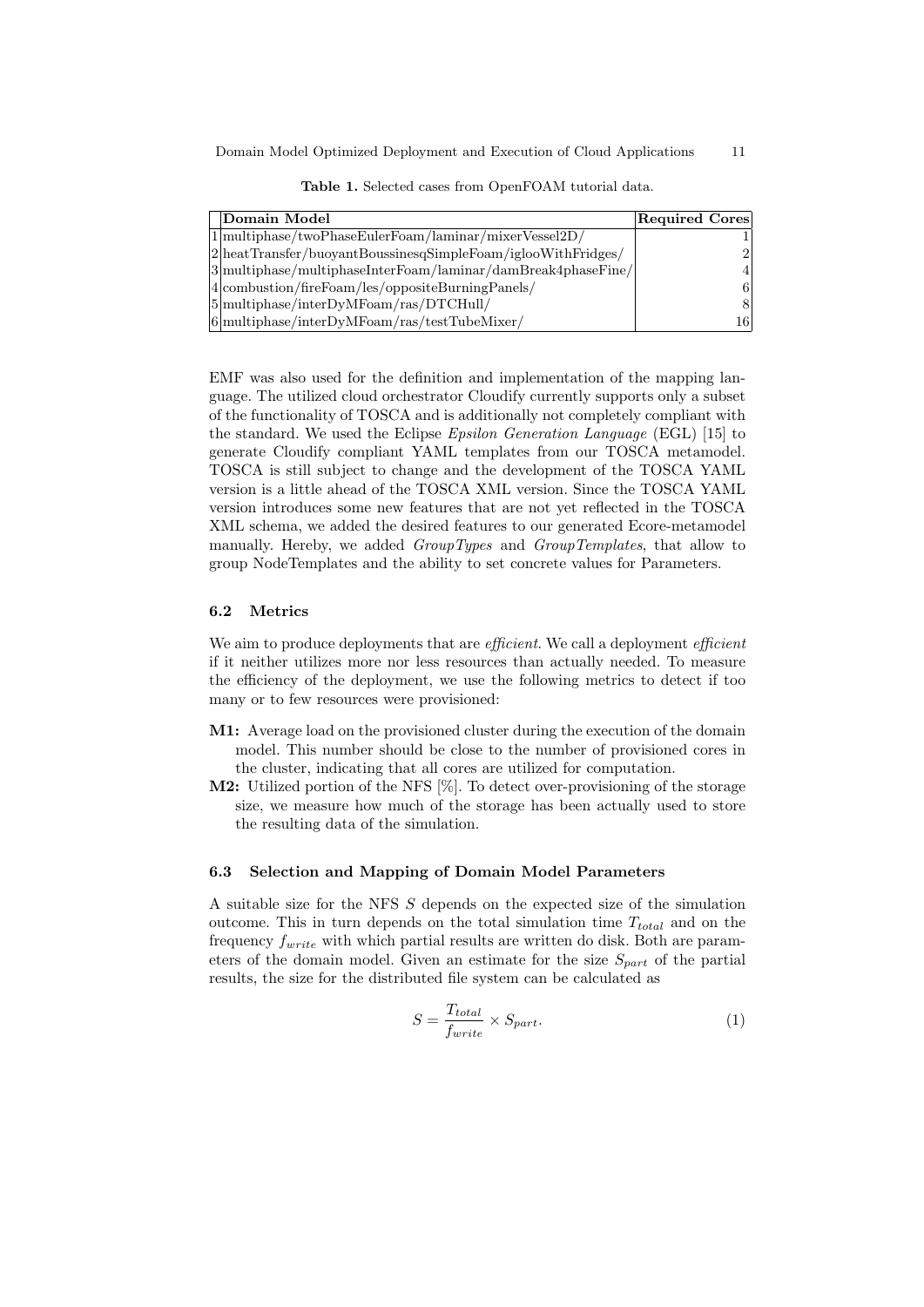To pick a suitable virtual machine type  $T$  for the gateway and worker nodes from the types TYPES offered by the IaaS provider, we need the number of cores  $N_{core}$ , we can utilize. The number of cores we can utilize, depends on the number of subdomains  $N_{sub}$  of the domain decomposition of the domain model as described in Section 3. Hence, we pick the virtual machine type as

$$
T = \min_{t \in TYPES, \ t. cores \le N_{sub}} |t. cores - N_{sub}|.
$$
 (2)

The suitable number of worker nodes  $N$ , we can use for distributed computation depends on the number of subdomains  $N_{sub}$  in the domain model, but also on the virtual machine type  $T$  we picked in the last step. We can than calculate a suitable number of worker nodes as

$$
N = \lceil \frac{N_{sub}}{T \cdot cores} \rceil - 1. \tag{3}
$$

We subtract one, since the gateway node is also used for computation.

The following listing shows how the setting of parameter  $S$  is defined with help of the XML serialization of the mapping language:

| $\mathbf{1}$ | <mapping></mapping>                                                                 |
|--------------|-------------------------------------------------------------------------------------|
| 2            | <targetparameter mapping:targetparameter"'<="" td="" xsi:type=""></targetparameter> |
| 3            | name="'size'' type="'INTEGER'' unit="GB''/>                                         |
| 4            | <expression mapping:binaryexpression""<="" td="" xsi:type=""></expression>          |
| 5            | operator="WULTIPLY">>                                                               |
| 6            | <part1 mapping:binaryexpression''<="" td="" xsi:type=""></part1>                    |
| 7            | operator="DIVIDE">>                                                                 |
| 8            | <part1 mapping:filecontentextractor"'<="" td="" xsi:type=""></part1>                |
| 9            | $recipe=$ "endTime((\s+)(\d+(.\d+)?))#3''                                           |
| 10           | source="'system/controlDict''/>                                                     |
| 11           | <part2 mapping:filecontentextractor"'<="" td="" xsi:type=""></part2>                |
| 12           | $recipe = ' 'writeInterval((\s+)(\d+(. \dd+)))*3'$                                  |
| 13           | source="'system/controlDict''/>                                                     |
| 14           | $\langle$ /part1>                                                                   |
| 15           | <part2 mapping:filecontentextractor"'<="" td="" xsi:type=""></part2>                |
| 16           | $recipe=$ '' $partSize((\s+)(\d+(. \d+)))*3"$ '                                     |
| 17           | source="system/partSizeDict"/>                                                      |
| 18           |                                                                                     |
|              | $19 \leq$ mapping>                                                                  |

The TargetParameter size is set with help of a BinaryExpression that implements the multiplication of Equation 1 (Line 4–18). It itself contains a second BinaryExpression (Line 6–14) that implements the division of the equation. The simulation time  $T_{Total}$  is extracted from the domain model with help of a File-ContentExtractor defined in the lines 8–10, and the write interval  $f_{write}$  is extracted from the domain model with help of a FileContentExtractor defined in the lines 11–13. The expected size of the partial results can not be automatically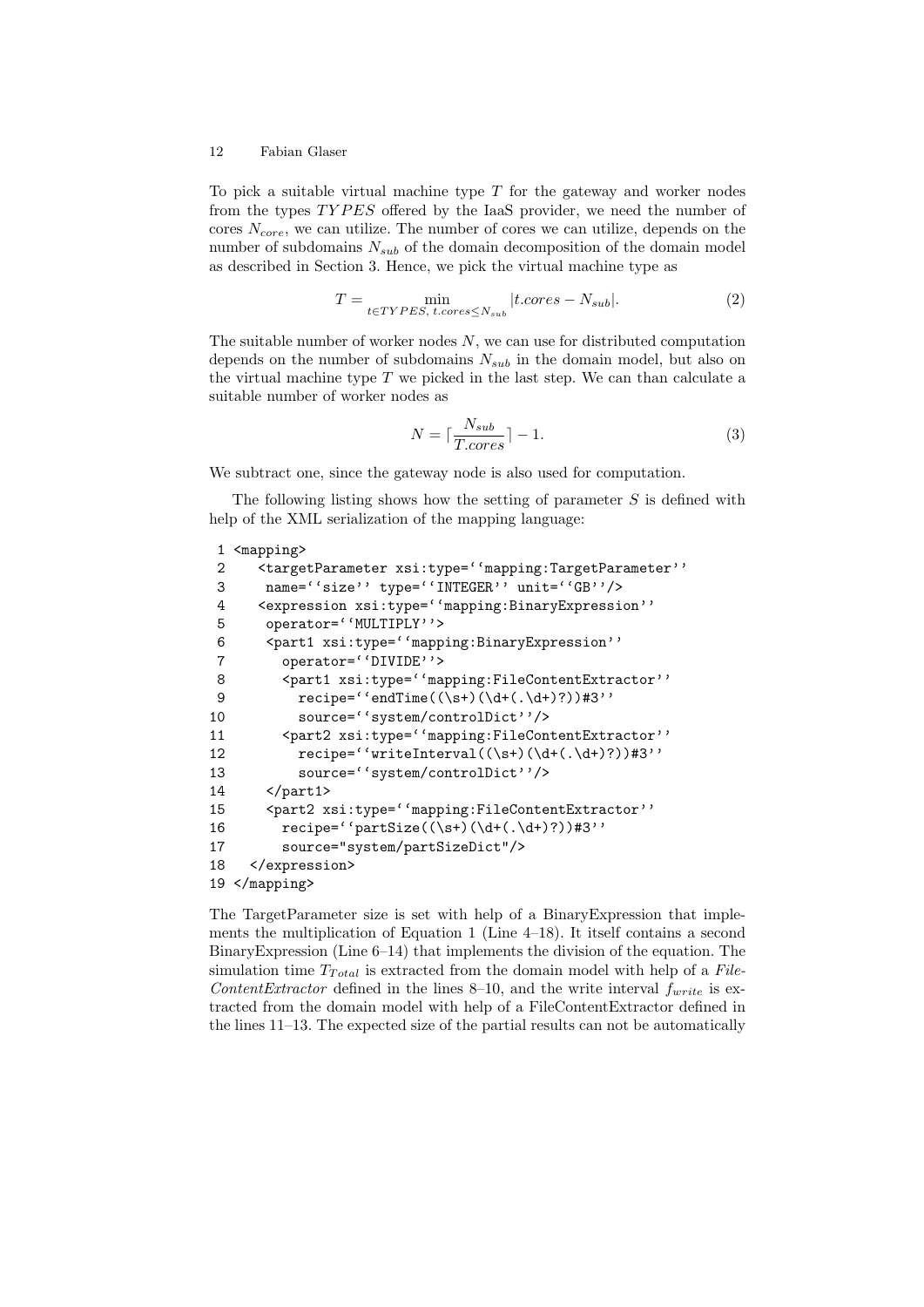|                                                                  | Deployed Cluster |    |                                                | <b>Metrics</b> |               |
|------------------------------------------------------------------|------------------|----|------------------------------------------------|----------------|---------------|
| Domain Model                                                     |                  |    | $\#\text{VMs}$ $\#\text{Cores}$ NFS Size M1 M2 |                |               |
| 1 multiphase/twoPhaseEulerFoam/laminar/mixerVessel2D/            |                  |    |                                                |                | 1 GB 0.94 32% |
| 2 heatTransfer/buoyantBoussinesqSimpleFoam/iglooWithFridges/     |                  |    | 1 GB 1.57                                      |                | 55%           |
| $ 3 $ multiphase/multiphaseInterFoam/laminar/damBreak4phaseFine/ |                  |    | 3 GBI 3.79 92%                                 |                |               |
| 4 combustion/fireFoam/les/oppositeBurningPanels/                 |                  |    | 9 GB 5.91 84%                                  |                |               |
| 5 multiphase/interDyMFoam/ras/DTCHull/                           |                  | 8  | 3 GB 7.88 100%                                 |                |               |
| $ 6 $ multiphase/interDyMFoam/ras/testTubeMixer/                 |                  | 16 | 1 GB 15.92 26%                                 |                |               |

Table 2. Results for the evaluated and deployed OpenFOAM cases.

derived from the domain model. It is a good example for a parameter that needs to be provided by the user or with help of runtime information from executing the CF. Since we are not able to utilize runtime information yet, we provided the expected size of the partial results as part of the domain model. It is read with a FileContentExtractor from a file defined in the lines 15–17. Together with the domain model itself, the parameters mapping is passed to the evaluator, which evaluates the domain model and returns a list of initialized parameters for the deployment model. These parameters are then used in the instantiation process.

#### 6.4 Results and Discussion

We executed the mapping on the OpenFOAM cases which are provided by Table 1, and deployed the CF and the corresponding infrastructure automatically in a small IaaS cloud based on OpenStack [13]. Then we executed the domain model and collected the metrics defined in Section 6.2 with help of the cluster monitoring tool Ganglia [16].

The results are summarized in Table 2. The number of deployed virtual machines ( $\#\text{VMs}$ ), the total number of provisioned cores ( $\#\text{Cores}$ ) and the size of the provisioned NFS is given. The total cluster size is automatically adjusted to each domain model. The average load on the cluster  $(M1)$  indicates that except for domain model 4 all provisioned cores were used for computation. In Case 4 only 6 of the 8 provisioned compute cores were utilized. Since the abstract model of our OpenFOAM cluster only allows the same virtual machine type for all nodes in the cluster, and no virtual machine type with 6 compute cores is available, 2 cores were over-provisioned. The framework was also able to adjust the size of the NFS. Since the size of the provisioned NFS is rounded to full GB and the required size for the partial results is only a rough estimate, in most cases not 100% of the NFS was utilized (M2).

While the presented evaluation only considers fairly small tutorial domain models, it shows that we are able to automatically adjust the scale of the provisioned resources to the computational requirements of the domain model. In case of the size for the NFS, additional user input was required to provide an estimate for the size of the partial results. However, this information could also be automatically derived during runtime. We are going to extend our work to use runtime information of the CF in the future.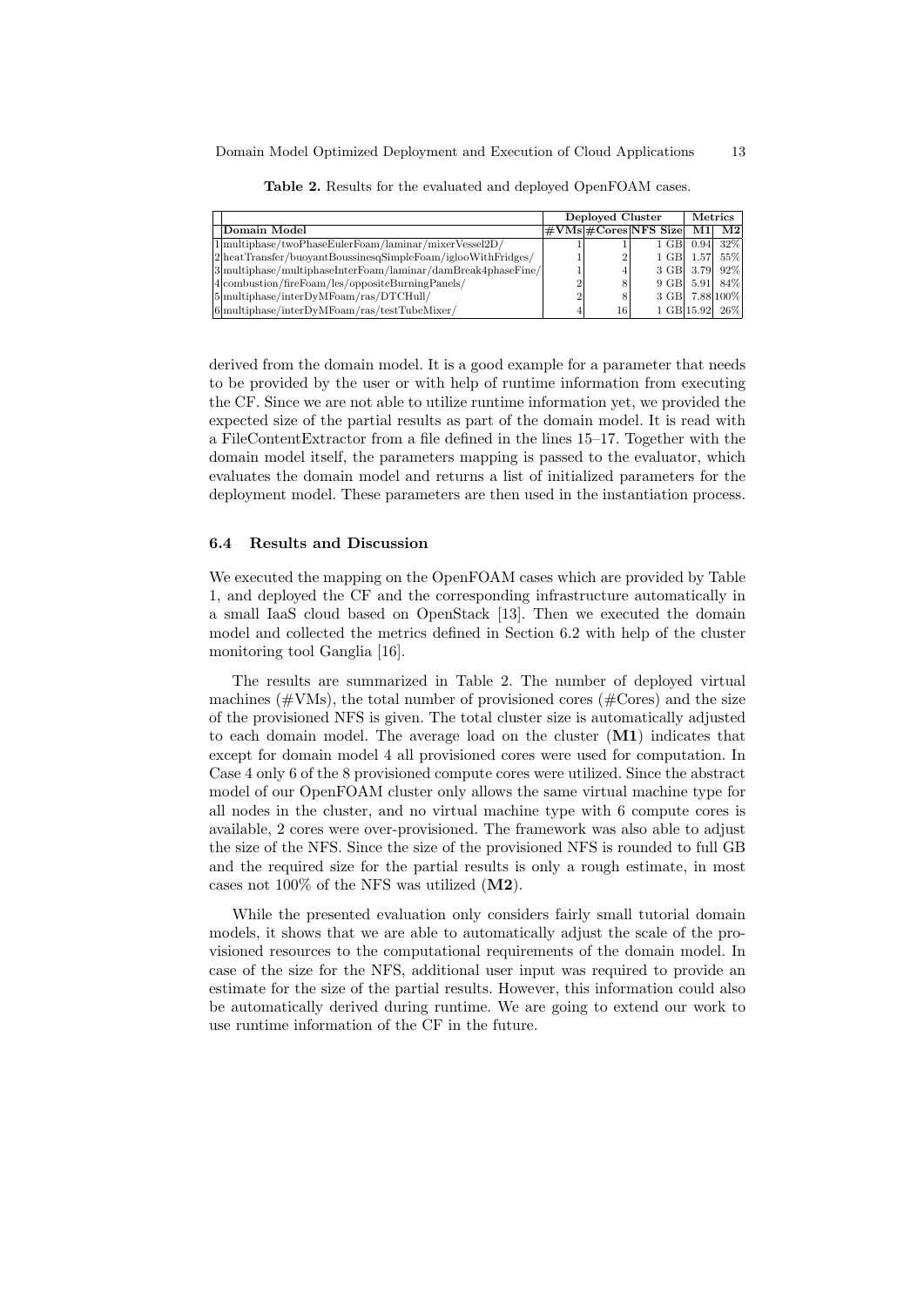### 7 Related Work

Besides TOSCA, other cloud-related standardization attempts exist. In the MDE community, the *Open Cloud Computing Interface* (OCCI) [17] received the most attention. Merle et al. [18] defined a metamodel for OCCI with help of EMF to provide a common basis for the generation and conformance testing of OCCI tools. This metamodel is used by Paraiso et al. [19] to model the deployment of applications with help of containers. Several works extend the Unified Modeling *Language* (UML) to be able to capture cloud-specifics [20], [21], [22]. Bergmayr et al. [4] show how to convert refined UML models to TOSCA templates. Their approach is also based on an Ecore metamodel generated from the TOSCA XSD. With the Cloud Application Management Framework (CAMF) [3], Loulloudes et al. attempt to build a whole IDE to manage cloud applications with the help of TOSCA.

Other approaches developed completely new cloud-specific modelling languages. Brandtzaeg et al. introduce CloudML [23], Silva et al. define the Cloud-DSL[24], and Hamdaqa et al. present the StratusML [25]. All of theses languages are specifiably tailored for the modeling of cloud applications. Bunch et al. define Neptune [26], a domain specific language especially to deploy scientific applications in the cloud. While our approach in modeling the CF is similar to the works introduced above, the definition of the mapping between the domain of the user and the deployment model is new.

Similar to the concept we defined for the dynamic update of the deployment during runtime, Ferry et al. [27] define a Models@Runtime approach for the deployment of cloud applications. We will evaluate the work of Ferry et al. when we extend our implementation to be able to utilize runtime information of the CF.

### 8 Conclusion and Outlook

Cloud orchestration and configuration management enable fully automated deployment of applications in the cloud. In our work, we combine the two technologies with MDE and a mapping mechanism to bridge the gap between the domain model to be computed and the required cloud infrastructure to enable appropriate scaling according to the domain model demands. The introduced mechanism determines an appropriate scale of the infrastructure before it is deployed in the cloud. In this paper we presented an initial evaluation of the concept with help of a prototypical implementation and an example from the domain of simulation science. Our initial experiences show that it is possible to scale the infrastructure appropriately with information extracted from the domain model. However, some information on the runtime behaviour of the domain model can not be predicted by static evaluations. As future work, we will move towards the automated modification and adaptation of our deployment models during runtime. The evaluation, we presented in this paper only covers an initial case study. To fully show the validity of our approach, we will conduct more case studies with software stacks from different domains.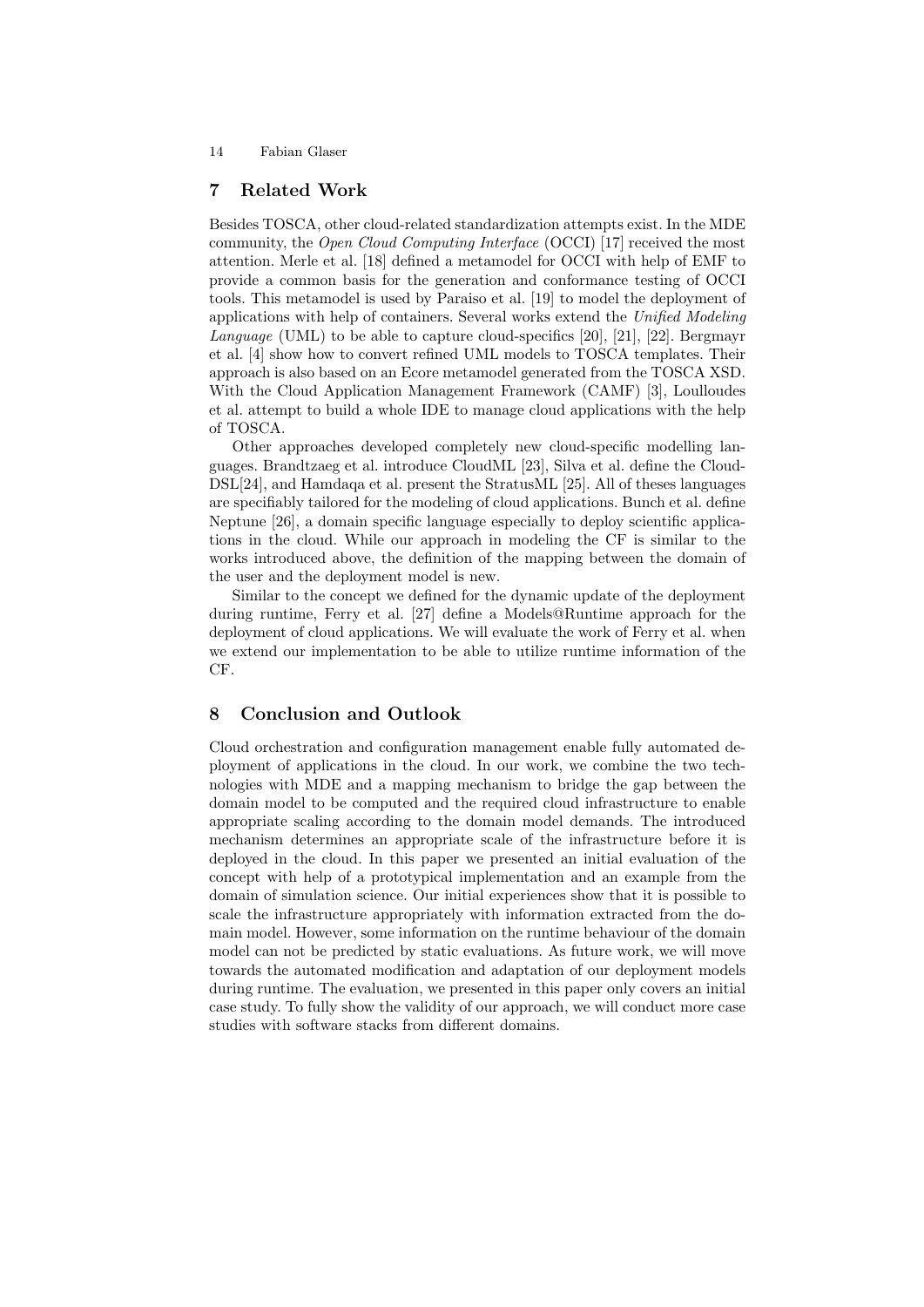#### Acknowledgements

The work of Fabian Glaser is partially funded by the Joint Centre of Simulation Technology (https://www.simzentrum.de/) of the University of Göttingen and the Technical University of Clausthal (Project 11.4.1).

### References

- 1. P. Mell and T. Grance, "The NIST Definition of Cloud Computing," National Institute of Standards and Technology (NIST), Gaithersburg, MD, Tech. Rep. 800-145, September 2011. [Online]. Available: http://csrc.nist.gov/publications/ nistpubs/800-145/SP800-145.pdf
- 2. D. Ardagna, E. Di Nitto, P. Mohagheghi, S. Mosser, C. Ballagny, F. D'Andria, G. Casale, P. Matthews, C.-S. Nechifor, D. Petcu et al., "Modaclouds: A modeldriven approach for the design and execution of applications on multiple clouds," in 2012 ICSE Workshop on Modeling in Software Engineering (MISE). IEEE, 2012, pp. 50–56.
- 3. N. Loulloudes, C. Sofokleous, D. Trihinas, M. D. Dikaiakos, and G. Pallis, "Enabling Interoperable Cloud Application Management through an Open Source Ecosystem," IEEE Internet Computing, vol. 19, no. 3, pp. 54–59, May 2015.
- 4. A. Bergmayr, U. Breitenbücher, O. Kopp, M. Wimmer, G. Kappel, and F. Leymann, "From Architecture Modeling to Application Provisioning for the Cloud by Combining UML and TOSCA," in 6th International Conference on Cloud Computing and Services Science (CLOSER), 2016.
- 5. F. Glaser, "Towards Domain-Model Optimized Deployment and Execution of Scientific Applications in Cloud Environments," in Doctoral Symposium at the 5th Conference on Cloud Computing and Services Sciences (DCCLOSER 2015), Lisbon, Portugal, May 2015.
- 6. OASIS, "Topology and Orchestration Specification for Cloud Applications (TOSCA) 1.0," November 2013, [Available online; http://docs.oasis-open.org/ tosca/TOSCA/v1.0/os/TOSCA-v1.0-os.html fetched on 03/12/2015].
- 7. Amazon Web Services, AWS CloudFormation Infrastructure as Code & AWS Resource Provisioning, https://aws.amazon.com/cloudformation last accessed 06/12/2016.
- 8. OASIS, "TOSCA Simple Profile in YAML Version 1.0," February 2016, [Available online; http://docs.oasis-open.org/tosca/TOSCA-Simple-Profile-YAML/v1. 0/TOSCA-Simple-Profile-YAML-v1.0.html fetched on 06/12/2016].
- 9. M. Hüttermann, *DevOps for developers*. Apress, 2012.
- 10. Puppet, Puppet The shortest path to better software, https://puppet.com last accessed 06/12/2016.
- 11. Red Hat, Ansible is Simple IT Automation, https://www.ansible.com/ last accessed 06/12/2016.
- 12. OpenCFD, OpenFOAM The Open Source Computational Fluid Dynamics (CFD) Toolbox, http://www.openfoam.com/ last accessed 06/12/2016.
- 13. OpenStack Open Source Cloud Computing Software, https://www.openstack.org/ last accessed 06/12/2016.
- 14. The Eclipse Foundation, Eclipse Modeling Project, https://eclipse.org/modeling/ emf/ last accessed  $06/12/2016$ .